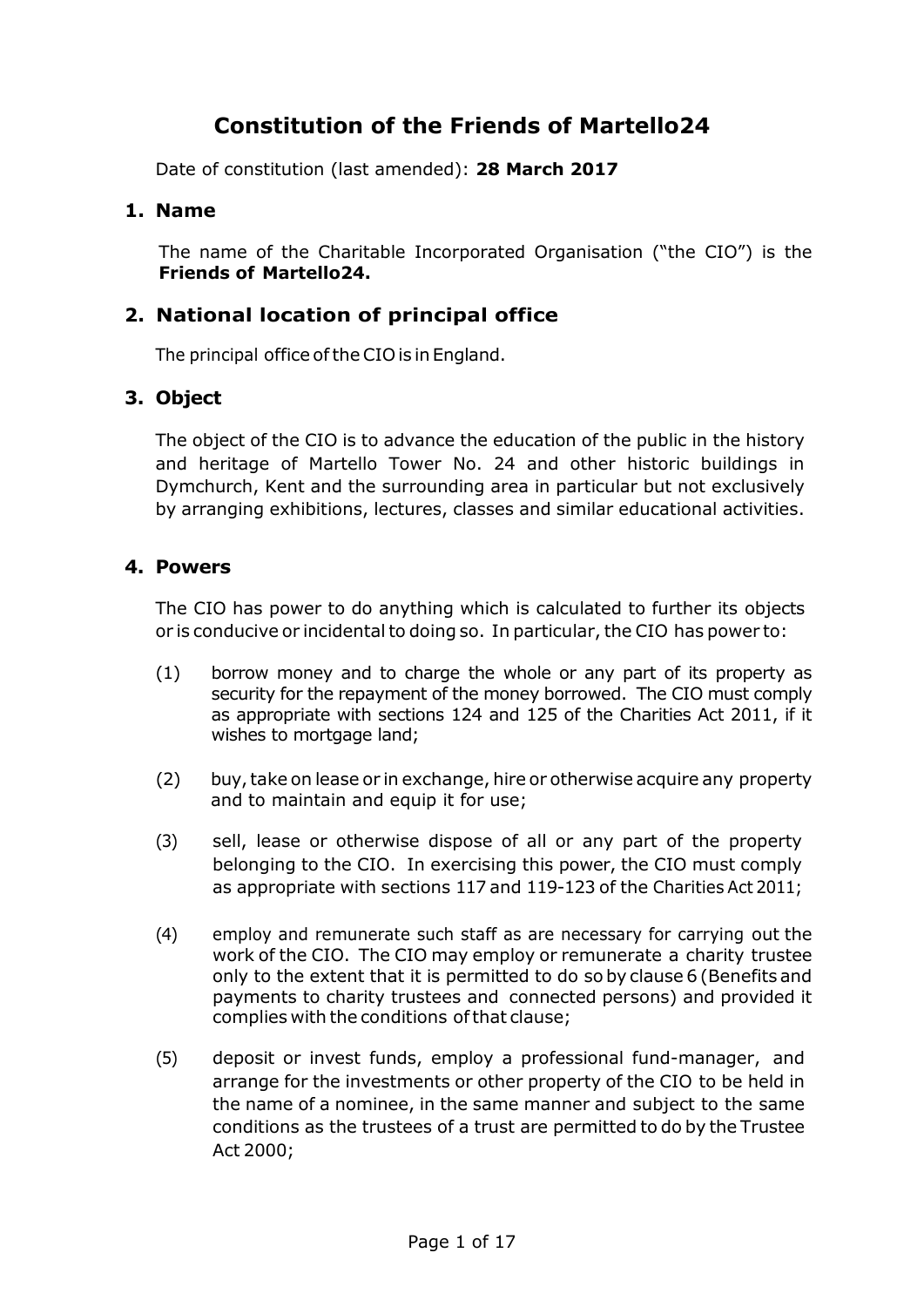(6) enter into management agreements with property owners.

# **5. Application of income and property**

- (1) The income and property of the CIO must be applied solely towards the promotion of the objects.
	- (a) A charity trustee is entitled to be reimbursed from the property of the CIO or may pay out of such property reasonable expenses properly incurred by him or her when acting on behalf of the CIO.
	- (b) A charity trustee may benefit from trustee indemnity insurance cover purchased at the CIO's expense in accordance with, and subject to the conditions in, section 189 of the Charities Act 2011.
- (2) None of the income or property of the CIO may be paid or transferred directly or indirectly by way of dividend, bonus or otherwise by way of profit to any member of the CIO.
- (3) Nothing in this clause shall prevent a charity trustee or connected person receiving any benefit or payment which is authorised by Clause 6.

### **6. Benefits and payments to charity trustees and connected persons**

### **(1) General provisions**

No charity trustee or connected person may:

- (a) buy or receive any goods or services from the CIO on terms preferential to those applicable to members of the public;
- (b) sell goods, services, or any interestin land to the CIO;
- (c) be employed by, or receive any remuneration from, the CIO;
- (d) receive any other financial benefit from the CIO;

unless the payment or benefit is permitted by sub-clause (2) of this clause or authorised by the court or the prior written consent of the Charity Commission ("the Commission") has been obtained. In this clause, a "financial benefit" means a benefit, direct or indirect, which is either money or has a monetary value.

### **(2) Scope and powers permitting trustees' or connected persons' benefits**

(a) A charity trustee or connected person may receive a benefit from the CIO as a beneficiary of the CIO provided that a majority of the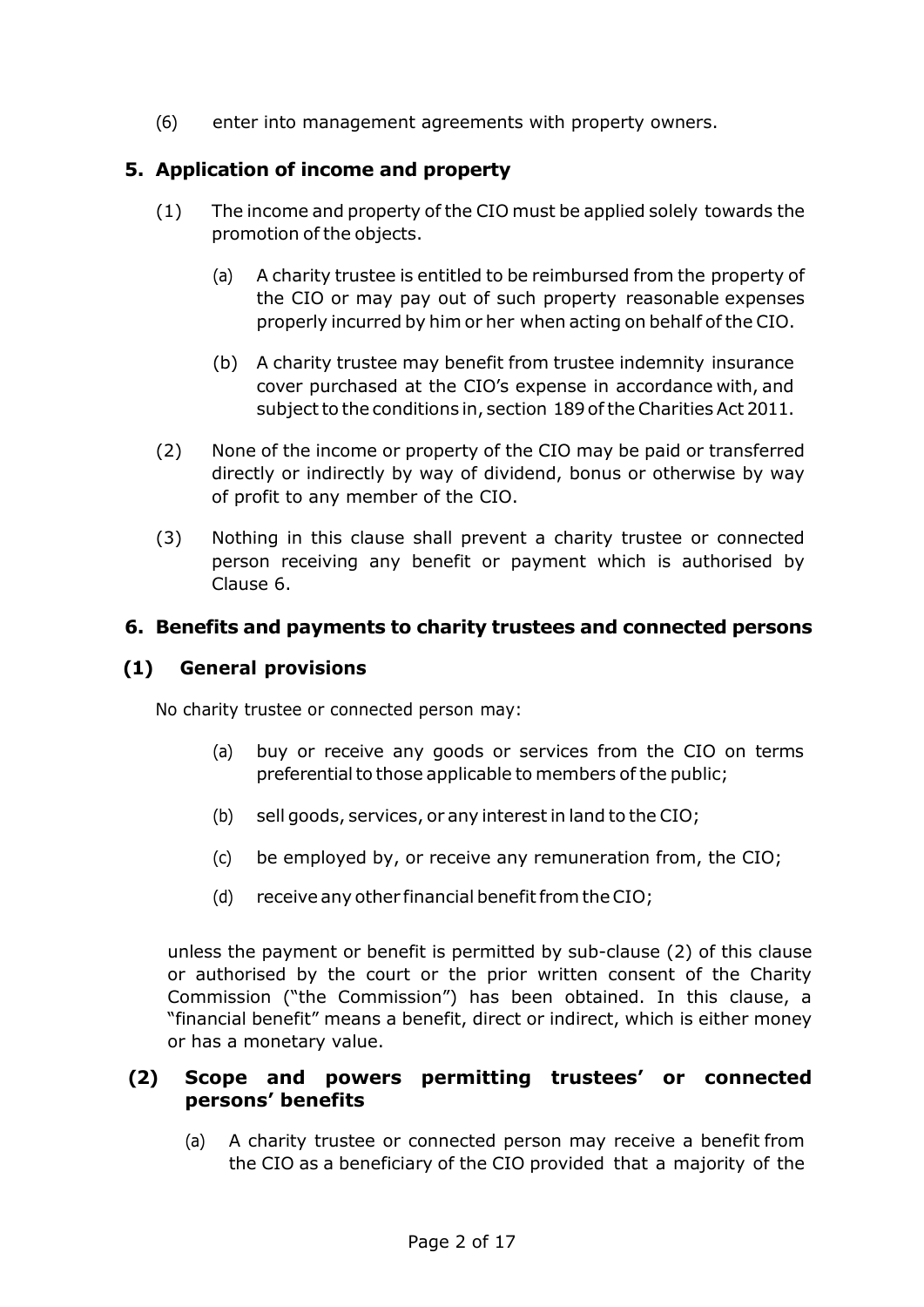trustees do not benefit in this way.

- (b) A charity trustee or connected person may enter into a contract for the supply of services, or of goods that are supplied in connection with the provision of services, to the CIO where that is permitted in accordance with, and subject to the conditions in, sections 185 to 188 of the Charities Act 2011.
- (c) Subject to sub-clause (3) of this clause a charity trustee or connected person may provide the CIO with goods that are not supplied in connection with services provided to the CIO by the charity trustee or connected person.
- (d) A charity trustee or connected person may receive interest on money lent to the CIO at a reasonable and proper rate which must be not more than the Bank of England bank rate (also known as the base rate).
- (e) A charity trustee or connected person may receive rent for premises let by the trustee or connected person to the CIO. The amount of the rent and the other terms of the lease must be reasonable and proper. The charity trustee concerned must withdraw from any meeting at which such a proposal or the rent or other terms of the lease are under discussion.
- (f) A charity trustee or connected person may take part in the normal trading and fundraising activities of the CIO on the same terms as members of the public.

### **(3) Payment for supply of goods only – controls**

The CIO and its charity trustees may only rely upon the authority provided by sub-clause (2)(c) of this clause if each of the following conditions is satisfied:

- (a) The amount or maximum amount of the payment for the goods is set out in a written agreement between the CIO and the charity trustee or connected person supplying the goods ("the supplier").
- (b) The amount or maximum amount of the payment for the goods does not exceed what is reasonable in the circumstances for the supply of the goods in question.
- (c) The other charity trustees are satisfied that it is in the best interests of the CIO to contract with the supplier rather than with someone who is not a charity trustee or connected person. In reaching that decision the charity trustees must balance the advantage of contracting with a charity trustee or connected person against the disadvantages of doing so.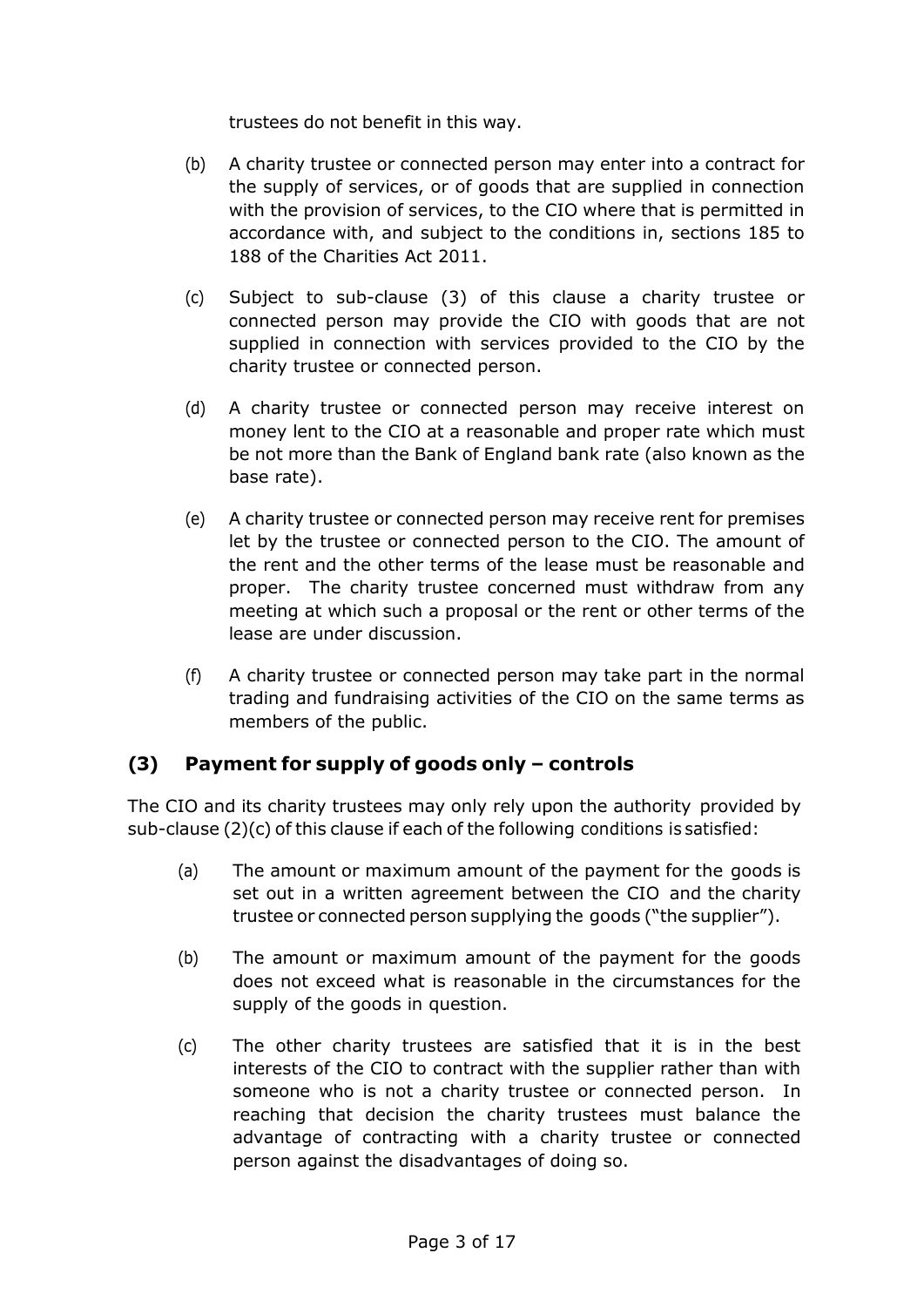- (d) The supplier is absent from the part of any meeting at which there is discussion of the proposal to enter into a contract or arrangement with him or her or it with regard to the supply of goods to the CIO.
- (e) The supplier does not vote on any such matter and is not to be counted when calculating whether a quorum of charity trustees is present at the meeting.
- (f) The reason for their decision is recorded by the charity in the trustees in the minute book.
- (g) A majority of the charity trustees then in office are not in receipt of remuneration or payments authorised by clause 6.
- (4) In sub-clauses (2) and (3) of this clause:
	- (a) "the CIO" includes any company in which the CIO:
		- (i) holds more than 50% of the shares; or
		- (ii) controls more than 50% of the voting rights attached to the shares; or
		- (iii) has the right to appoint one or more directors to the board of the company;
	- (b) "connected person" includes any person within the definition set out in clause 30 (Interpretation);

# **7. Conflicts of interest and conflicts of loyalty**

A charity trustee must:

- (1) declare the nature and extent of any interest, direct or indirect, which he or she has in a proposed transaction or arrangement with the CIO or in any transaction or arrangement entered into by the CIO which has not previously been declared; and
- (2) absent himself or herselffromany discussions ofthe charity trustees in which it is possible that a conflict of interest will arise between his or her duty to act solely in the interests of the CIO and any personal interest (including but not limited to any financial interest).

Any charity trustee absenting himself or herself from any discussions in accordance with this clause must not vote or be counted as part of the quorum in any decision of the charity trustees on the matter.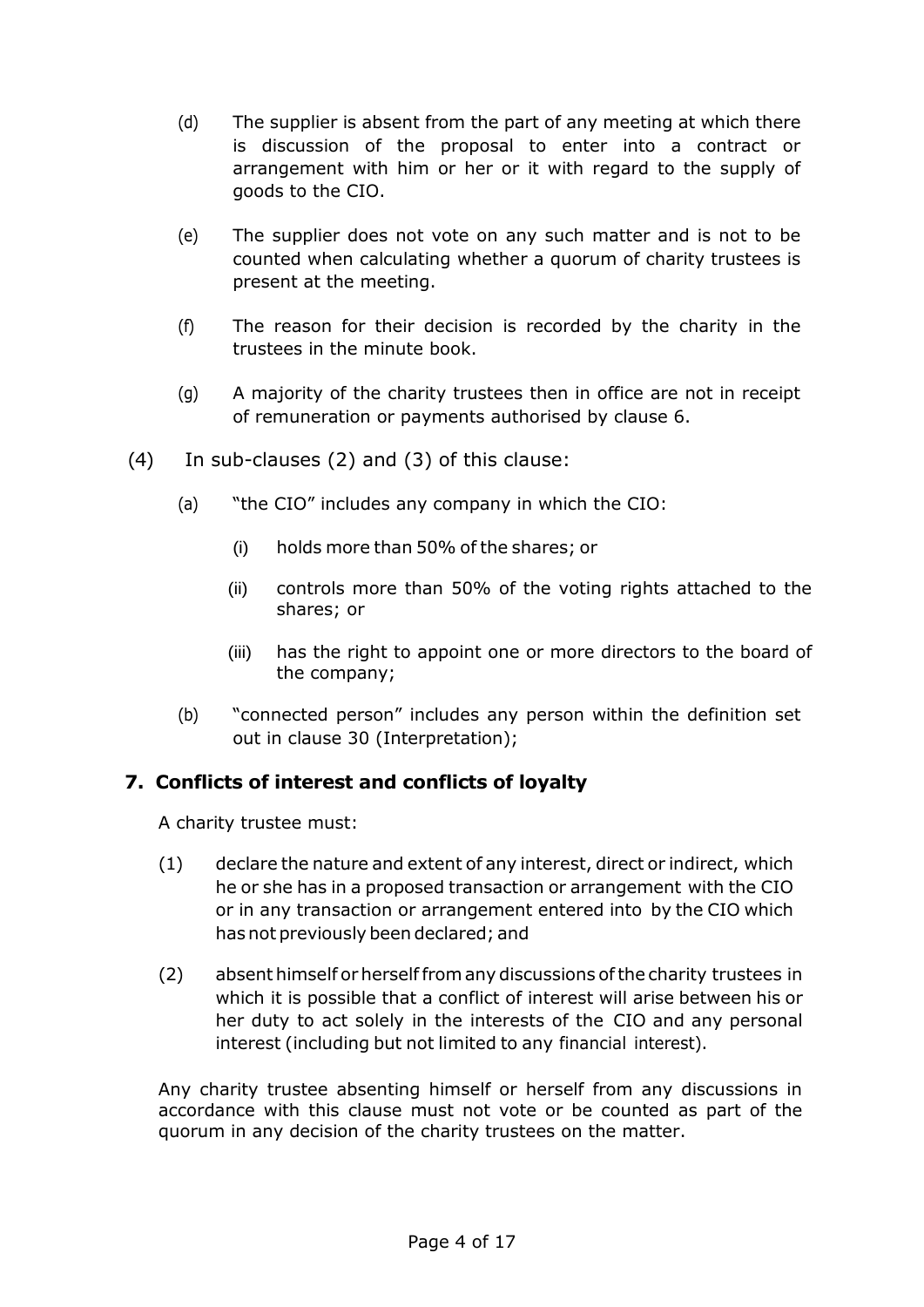### **8. Liability of members to contribute to the assets of the CIO if it is wound up**

If the CIO is wound up, the members of the CIO have no liability to contribute to its assets and no personal responsibility for settling its debts and liabilities.

# **9. Charity trustees**

### **(1) Functionsanddutiesof charitytrustees**

The charity trustees shall manage the affairs of the CIO and may for that purpose exercise all the powers of the CIO. It is the duty of each charity trustee:

- (a) to exercise his or her powers and to perform his or her functions in his or her capacity as a trustee of the CIO in the way he or she decides in good faith would be most likely to further the purposes of the CIO; and
- (b) to exercise, in the performance of those functions, such care and skill as is reasonable in the circumstances having regard in particular to:
	- (i) any special knowledge or experience that he or she has or holds himself or herself out as having; and,
	- (ii) if he or she acts as a charity trustee of the CIO in the course of a business or profession, to any special knowledge or experience that it is reasonable to expect of a person acting in the course ofthat kind of business or profession.

# **(2) Eligibility for trusteeship**

- (a) Every charity trustee must be a natural person.
- (b) No individual may be appointed as a charity trustee of the CIO:
	- if he or she is under the age of 16 years; or
	- if he or she would automatically cease to hold office under the provisions of clause 12(1)(e).
- (c) No one is entitled to act as a charity trustee whether on appointment or on any re-appointment until he or she has expressly acknowledged, in whatever way the charity trustees decide, his or her acceptance of the office of charity trustee.
- (d) At least one of the trustees of the CIO must be 18 years of age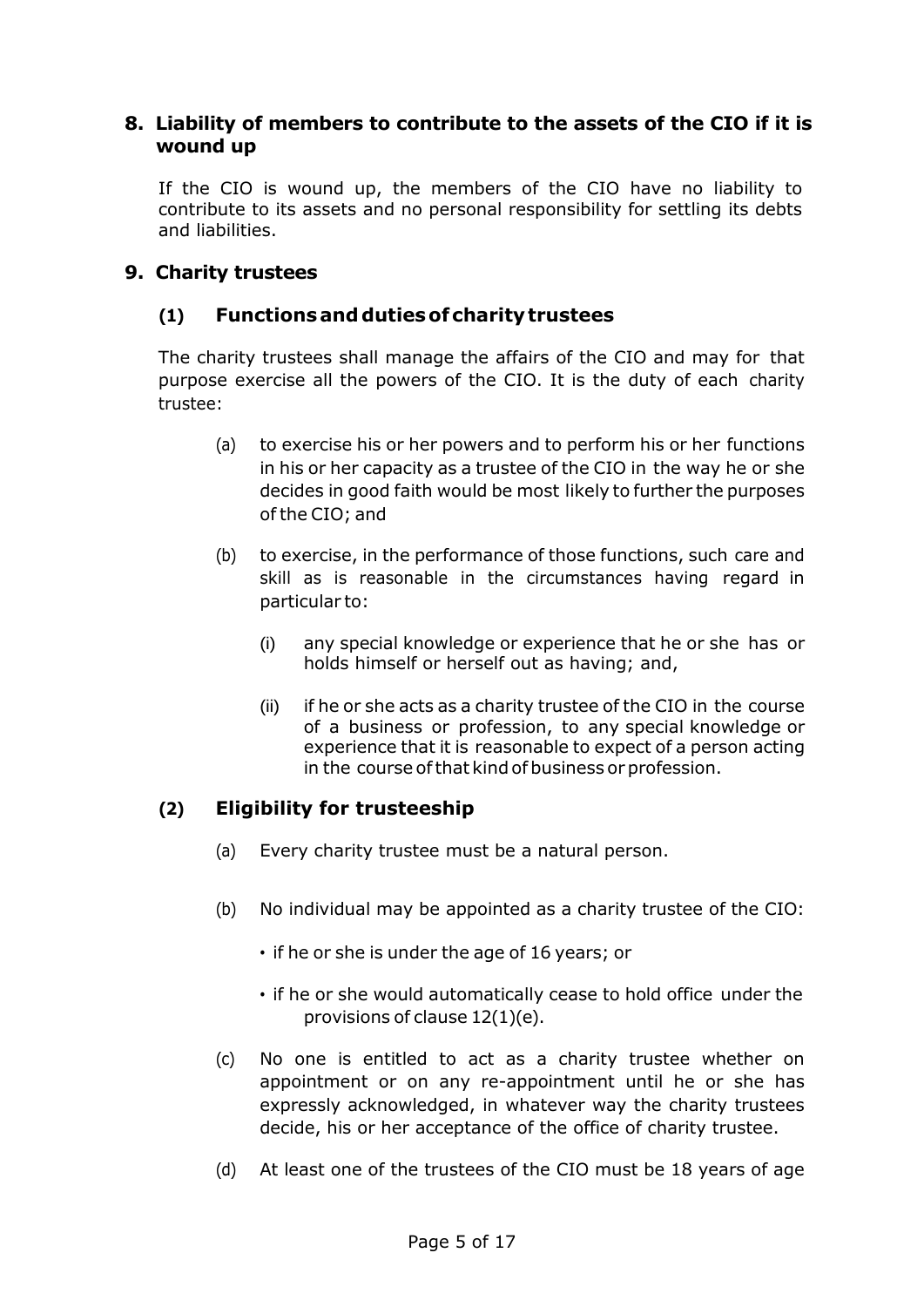or over. If there is no trustee aged at least 18 years, the remaining trustees may only act to call a meeting of the charity trustees, or appoint a new charity trustee.

### **(3) Number of charity trustees**

- (a) There should be no less than three nor more than ten appointed trustees.
- (b) There must be at least three charity trustees. If the number falls below this minimum, the remaining trustee or trustees may act only to call a meeting of the charity trustees, or appoint a new charity trustee.
- (c) The maximum number of charity trustees that can be appointed is as provided in sub-clause (a) of this clause. No trustee appointment may be made in excess of these provisions.

### **(4) First charity trustees**

The first charity trustees are as follows:

| <b>Richard Blackwell</b> | Andrew Ashton     |
|--------------------------|-------------------|
| Denise Meyers            | Peter Faulkner    |
| Maureen Vogt             | <b>Barry Tate</b> |

### **10. Appointment of charity trustees**

- (1) Apart from the first charity trustees, every trustee must be appointed by a resolution passed at a properly convened meeting of the charity trustees.
- (2) In selecting individuals for appointment as charity trustees, the charity trustees must have regard to the skills, knowledge and experience needed for the effective administration ofthe CIO.

### **11. Information for new charity trustees**

The charity trustees will make available to each new charity trustee, on or before his or her first appointment:

- (a) a copy of the current version of this constitution; and
- (b) a copy of the CIO's latest Trustees' Annual Report and statement of accounts.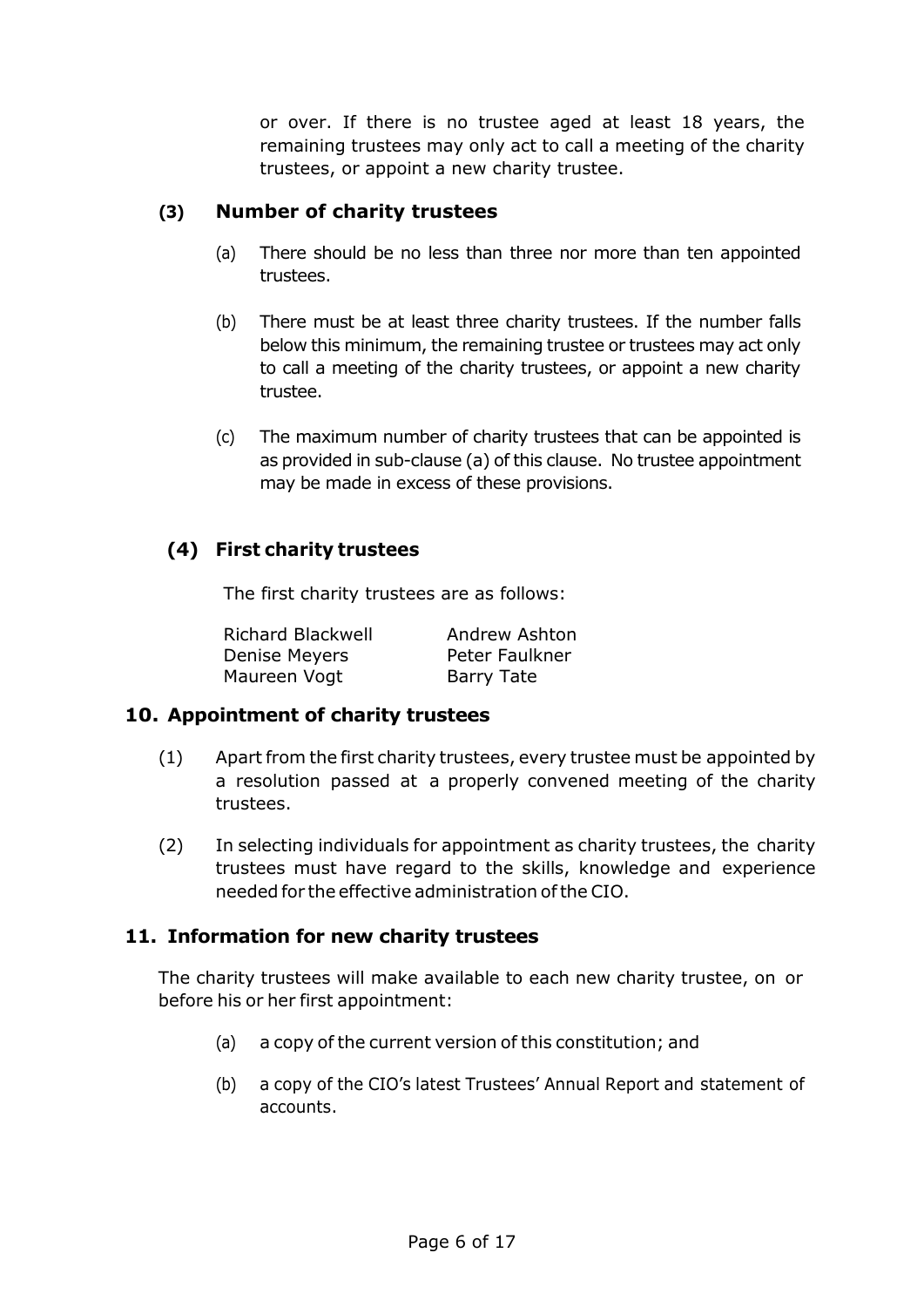### **12. Retirement and removal of charity trustees**

- (1) A charity trustee ceases to hold office if he or she:
	- (a) retires by notifying the CIO in writing (but only if enough charity trustees will remain in office when the notice of resignation takes effect to form a quorum for meetings);
	- (b) is absent without the permission of the charity trustees from all their meetings held within a period of six months and the trustees resolve that his or her office be vacated;
	- (c) dies;
	- (d) in the written opinion, given to the company, of a registered medical practitioner treating that person, has become physically or mentally incapable of acting as a director and may remain so for more than three months;
	- (e) is disqualified from acting as a charity trustee by virtue of sections 178-180 of the Charities Act 2011 (or any statutory reenactment or modification of that provision).
- (2) Any person retiring as a charity trustee is eligible for reappointment.

### **13. Taking of decisions by charity trustees**

Any decision may be taken either:

- at a meeting of the charity trustees; or
- by resolution in writing or electronic form agreed by all of the charity trustees, which may comprise either a single document or several documents containing the text of the resolution in like form to which the majority of all of the charity trustees has signified their agreement. Such a resolution shall be effective provided that
	- a copy of the proposed resolution has been sent, at or as near as reasonably practicable to the same time, to all of the charity trustees; and
	- the majority of all of the charity trustees has signified agreement to the resolution in a document or documents which has or have been authenticated by their signature, by a statement of their identity accompanying the document or documents, or in such other manner as the charity trustees have previously resolved, and delivered to the CIO at its principal office or such other place as the trustees may resolve within 28 days of the circulation date.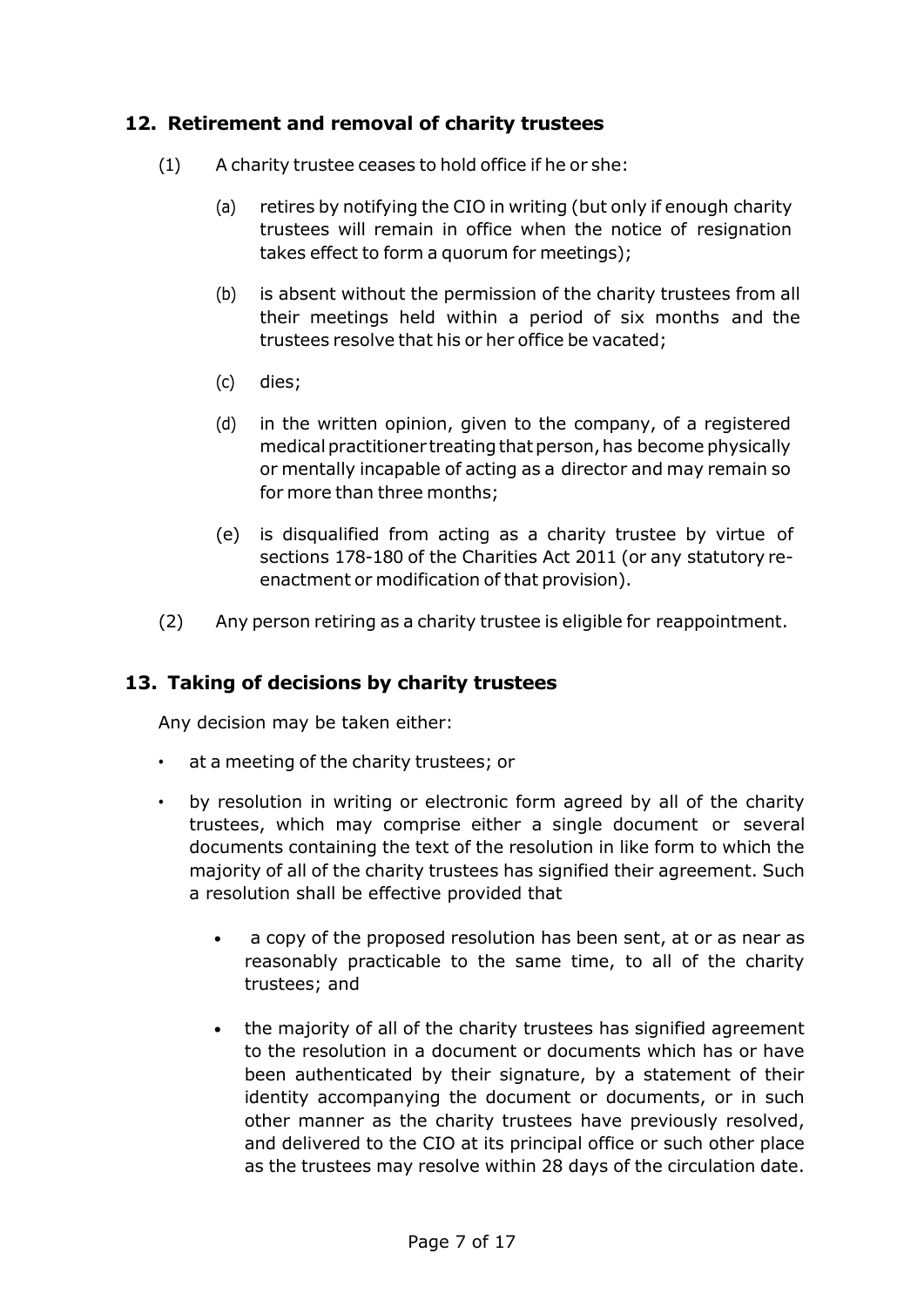# **14. Delegation by charity trustees**

- (1) The charity trustees may delegate any of their powers or functions to a committee or committees, and, if they do, they shall determine the terms and conditions on which the delegation is made. The charity trustees may at any time alter those terms and conditions, or revoke the delegation.
- (2) This power is in addition to the power of delegation in the General Regulations and any other power of delegation available to the charity trustees, but is subject to the following requirements:
	- (a) a committee may consist of two or more persons, but at least one member of each committee must be a charity trustee;
	- (b) the acts and proceedings of any committee must be brought to the attention of the charity trustees as a whole as soon as is reasonably practicable; and
	- (c) the charity trustees shall from time to time review the arrangements which they have made for the delegation of their powers.

# **15. Meetings of charity trustees**

# **(1) Calling meetings**

- (a) Any charity trustee may call a meeting of the charity trustees.
- (b) Subject to that, the charity trustees shall decide how their meetings are to be called, and what notice is required.

# **(2) Chairing of meetings**

The charity trustees may appoint one of their number to chair their meetings and may at any time revoke such appointment. If no-one has been so appointed, or if the person appointed is unwilling to preside or is not present within 10 minutes after the time of the meeting, the charity trustees present may appoint one of their number to chair that meeting.

### **(3) Procedure at meetings**

(a) No decision shall be taken at a meeting unless a quorum is present at the time when the decision is taken. The quorum is two charity trustees, or the number nearest to one third of the total number of charity trustees, whichever is greater, or such larger number as the charity trustees may decide from time to time. A charity trustee shall not be counted in the quorum present when any decision is made about a matter upon which he or she is not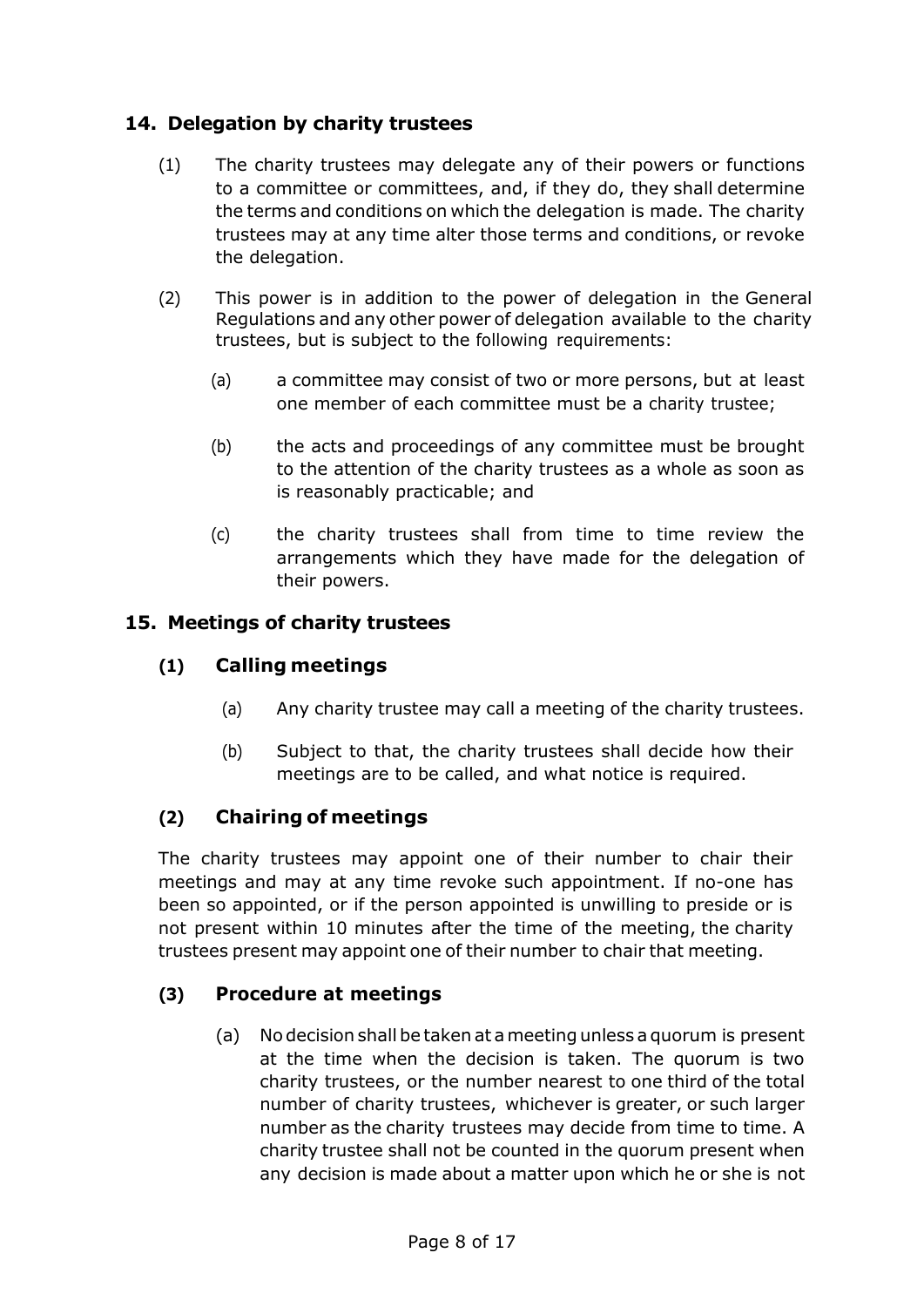entitled to vote.

- (b) Questions arising at a meeting shall be decided by a majority of those eligible to vote.
- (c) In the case of an equality of votes, the person who chairs the meeting shall have a second or casting vote.

# **(4) Participation in meetings by electronic means**

- (a) A meeting may be held by suitable electronic means agreed by the charity trustees in which each participant may communicate with all the other participants.
- (b) Any charity trustee participating at a meeting by suitable electronic means agreed by the charity trustees in which a participant or participants may communicate with all the other participants shall qualify as being present at the meeting
- (c) Meetings held by electronic means must comply with rules for meetings, including chairing and the taking of minutes.

# **16. Membership of the CIO**

- (1) The members of the CIO shall be its charity trustees for the time being. The only persons eligible to be members of the CIO are its charity trustees. Membership of the CIO cannot be transferred to anyone else.
- (2) Any member and charity trustee who ceases to be a charity trustee automatically ceases to be a member of the CIO.

# **17. Informal or associate (non-voting) membership**

- (1) The charity trustees may create associate or other classes of non-voting membership, and may determine the rights and obligations of any such members (including payment of membership fees), and the conditions for admission to, and termination of membership of any such class of members.
- (2) Other references in this constitution to "members" and "membership" do not apply to non-voting members, and non-voting members do not qualify as members for any purpose under the Charities Acts, General Regulations or Dissolution Regulations.

# **18. Decisions which must be made by the members of the CIO**

- (1) Any decision to:
	- (a) amend the constitution ofthe CIO;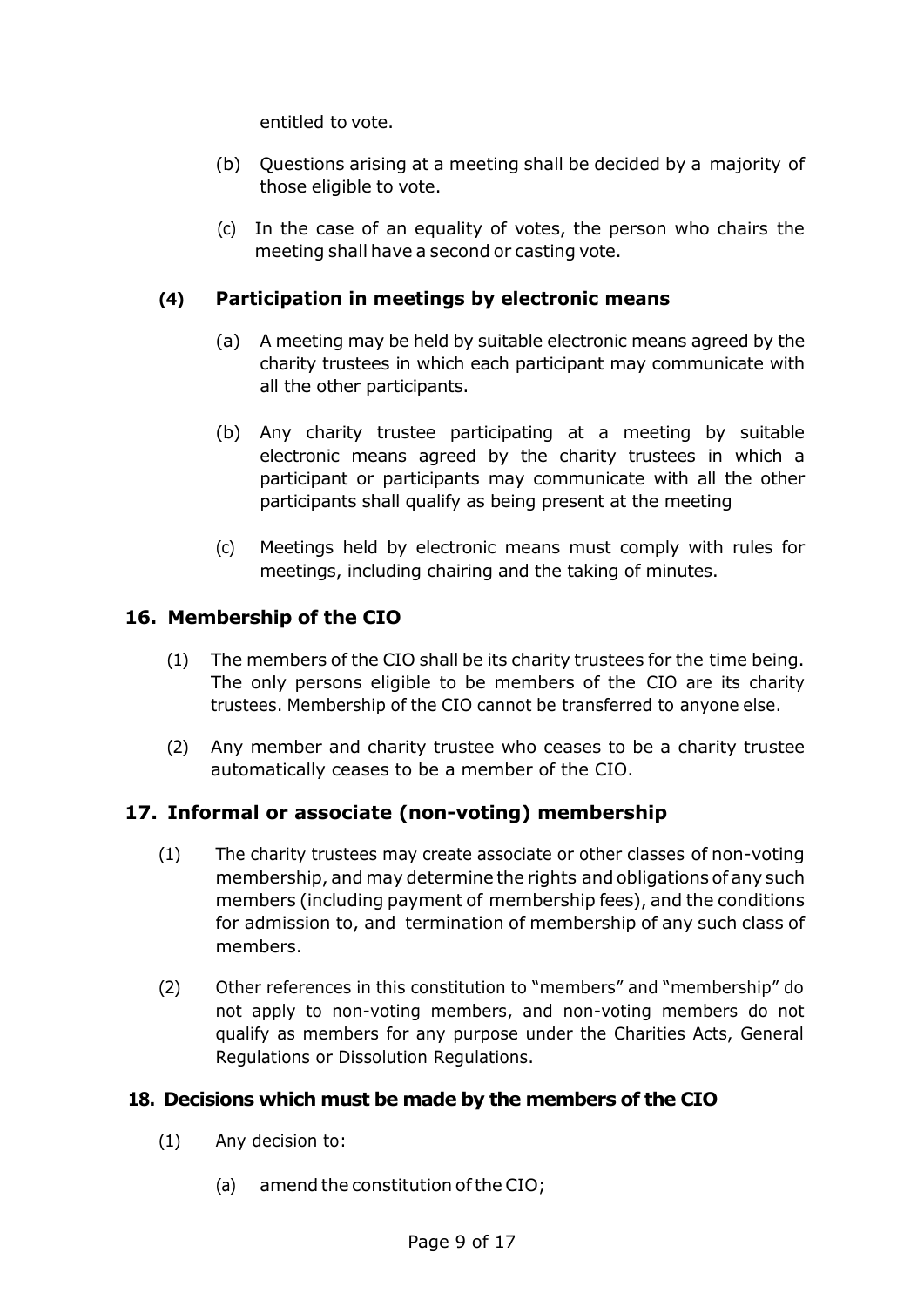- (b) amalgamate the CIO with, or transfer its undertaking to, one or more other CIOs, in accordance with the Charities Act 2011; or
- (c) wind up or dissolve the CIO (including transferring its business to any other charity)

must be made by a resolution of the members of the CIO (rather than a resolution of the charity trustees).

- (2) Decisions of the members may be made either:
	- (a) by resolution at a general meeting; or
	- (b) by resolution in writing, in accordance with sub-clause (4) of this clause.
- (3) Any decision specified in sub-clause (1) of this clause must be made in accordance with the provisions of clause 28 (Amendment of constitution), clause 29 (Voluntary winding up or dissolution), or the provisions of the Charities Act 2011, the General Regulations or the Dissolution Regulations as applicable. Those provisions require the resolution to be agreed by a 75% majority of those members voting at a general meeting, or agreed by all members in writing.
- (4) Except where a resolution in writing must be agreed by all the members, such a resolution may be agreed by a simple majority of all the members who are entitled to vote on it. Such a resolution shall be effective provided that:
	- (a) a copy of the proposed resolution has been sent to all the members eligible to vote; and
	- (b) the required majority of members has signified its agreement to the resolution in a document or documents which are received at the principal office within the period of 28 days beginning with the circulation date. The document signifying a member's agreement must be authenticated by their signature, by a statement of their identity accompanying the document, or in such other manner as the CIO has specified.

The resolution in writing may comprise several copies to which one or more members has signified their agreement. Eligibility to vote on the resolution is limited to members who are members of the CIO on the date when the proposal is first circulated.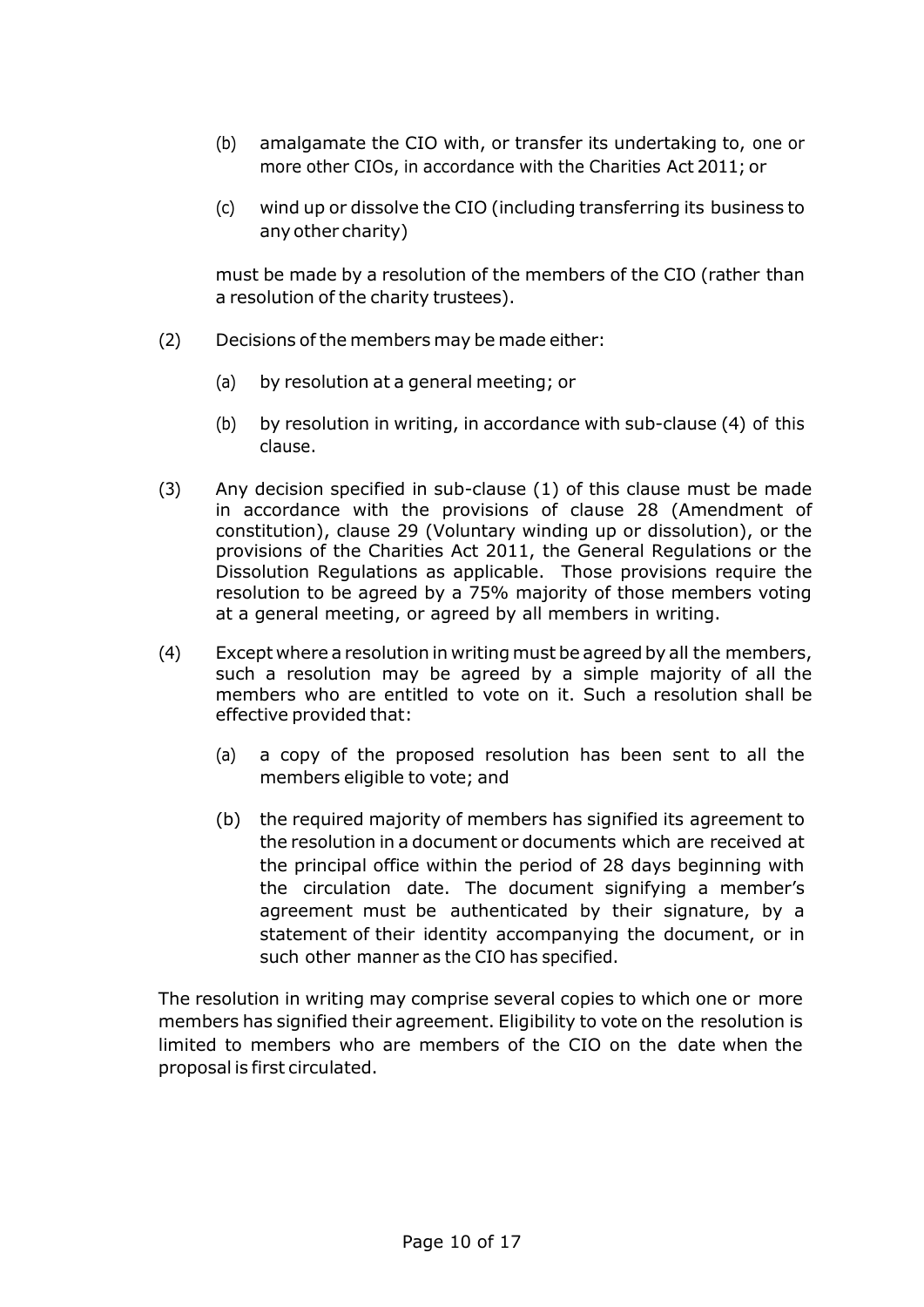# **19. General meetings of members**

# **(1) Calling of general meetings of members**

The charity trustees may designate any of their meetings as a general meeting of the members of the CIO. The purpose of such a meeting is to discharge any business which must by law be discharged by a resolution of the members of the CIO as specified in clause 18 (Decisions which must be made by the members of the CIO).

### **(2) Notice of general meetings of members**

- (a) The minimum period of notice required to hold a general meeting of the members of the CIO is 14 days.
- (b) Except where a specified period of notice is strictly required by another clause in this constitution, by the Charities Act 2011 or by the General Regulations, a general meeting may be called by shorter notice if it is so agreed by a majority of the members of the CIO.
- (c) Proof that an envelope containing a notice was properly addressed, prepaid and posted; or that an electronic form of notice was properly addressed and sent, shall be conclusive evidence that the notice was given. Notice shall be deemed to be given 48 hours after it was posted or sent.

# **(3) Procedure at general meetings of members**

The provisions in clause 15 (2)-(4) governing the chairing of meetings, procedure at meetings and participation in meetings by electronic means apply to any general meeting of the members, with all references to trustees to be taken as references to members.

### **20. Saving provisions**

- (1) Subject to sub-clause (2) of this clause, all decisions of the charity trustees, or of a committee of charity trustees, shall be valid notwithstanding the participation in any vote of a charity trustee:
	- who was disqualified from holding office;
	- who had previously retired or who had been obliged by the constitution to vacate office;
	- who was not entitled to vote on the matter, whether by reason of a conflict of interest or otherwise;

if, without the vote of that charity trustee and that charity trustee being counted in the quorum, the decision has been made by a majority of the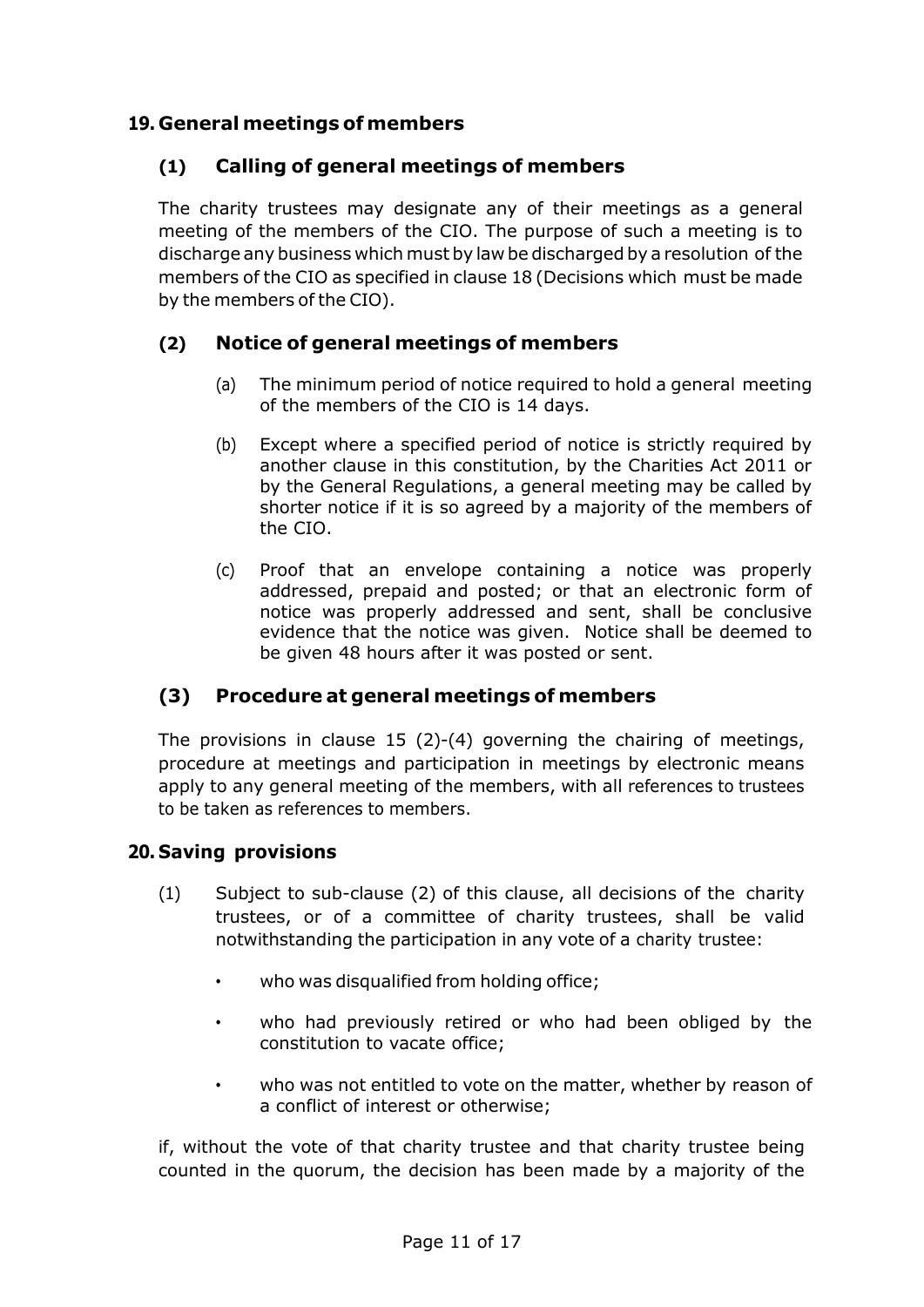charity trustees at a quorate meeting.

(2) Sub-clause (1) of this clause does not permit a charity trustee to keep any benefit that may be conferred upon him or her by a resolution of the charity trustees or of a committee of charity trustees if, butfor sub $clause (1)$ , the resolution would have been void, or if the charity trustee has not complied with clause 7 (Conflicts of interest).

### **21. Execution of documents**

- (1) The CIO shall execute documents either by signature or by affixing its seal (if it has one)
- (2) A document is validly executed by signature if it is signed by at least two of the charity trustees.
- (3) If the CIO has a seal:
	- (a) it must comply with the provisions of the General Regulations; and
	- (b) the seal must only be used by the authority of the charity trustees or of a committee of charity trustees duly authorised by the charity trustees. The charity trustees may determine who shall sign any document to which the seal is affixed and unless otherwise so determined it shall be signed by two charity trustees.

### **22. Use of electronic communications**

### **(1) General**

The CIO will comply with the requirements of the Communications Provisions in the General Regulations and in particular:

- (a) the requirement to provide within 21 days to any member on request a hard copy of any document or information sent to the member otherwise than in hard copy form;
- (b) any requirements to provide information to the Commission in a particular formormanner.

# **(2) To the CIO**

Any member or charity trustee of the CIO may communicate electronically with the CIO to an address specified by the CIO for the purpose, so long as the communication is authenticated in a manner which is satisfactory to the CIO.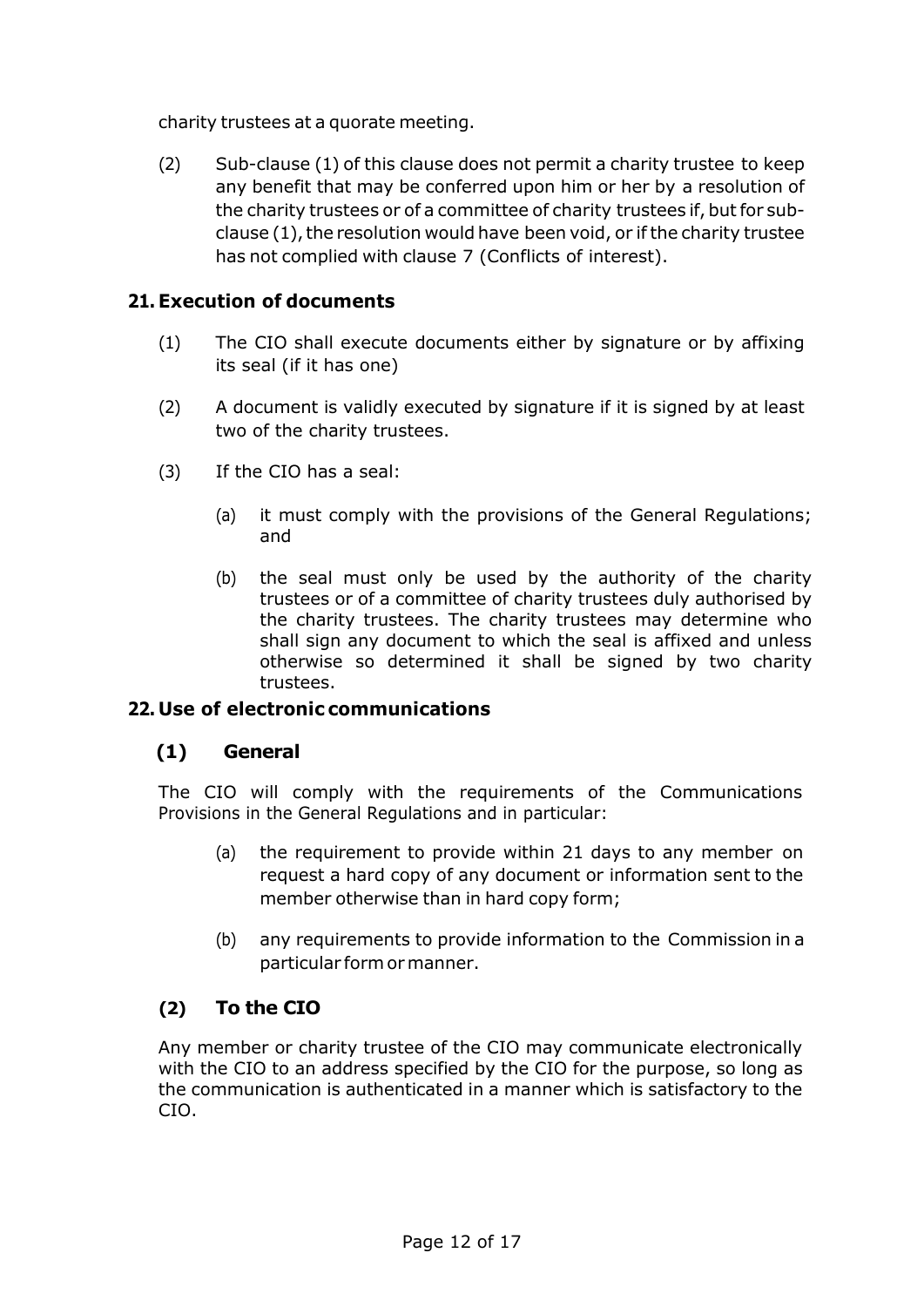# **(3) By the CIO**

- (a) Any member or charity trustee of the CIO, by providing the CIO with his or her email address or similar, is taken to have agreed to receive communications from the CIO in electronic form at that address, unless the member has indicated to the CIO his or her unwillingness to receive such communications in that form.
- (b) The charity trustees may, subject to compliance with any legal requirements, by means of publication on its website:

(i) provide the members with the notice referred to in clause 19(2) (Notice of general meetings);

ii) give charity trustees notice of their meetings in accordance with clause 15(1) (Calling meetings); and

(iii) submit any proposal to the members or charity trustees for decision by written resolution or postal vote in accordance with the CIO's powers under clause 18 (Members' decisions), 18(4) (Decisions taken by resolution in writing).

(c) The charity trustees must –

(i) take reasonable steps to ensure that members and charity trustees are promptly notified of the publication of any such notice or proposal; and

(ii) send any such notice or proposal in hard copy form to any member or charity trustee who has not consented to receive communications in electronic form.

### **23. Keepingof Registers**

The CIO must comply with its obligations under the General Regulations in relation to the keeping of, and provision of access to, a (combined) register of its members and charity trustees.

### **24. Minutes**

The charity trustees must keep minutes of all:

- (1) appointments of officers made by the charity trustees;
- (2) proceedings at general meetings of the CIO;
- (3) meetings of the charity trustees and committees of charity trustees including:
	- the names of the trustees present at the meeting;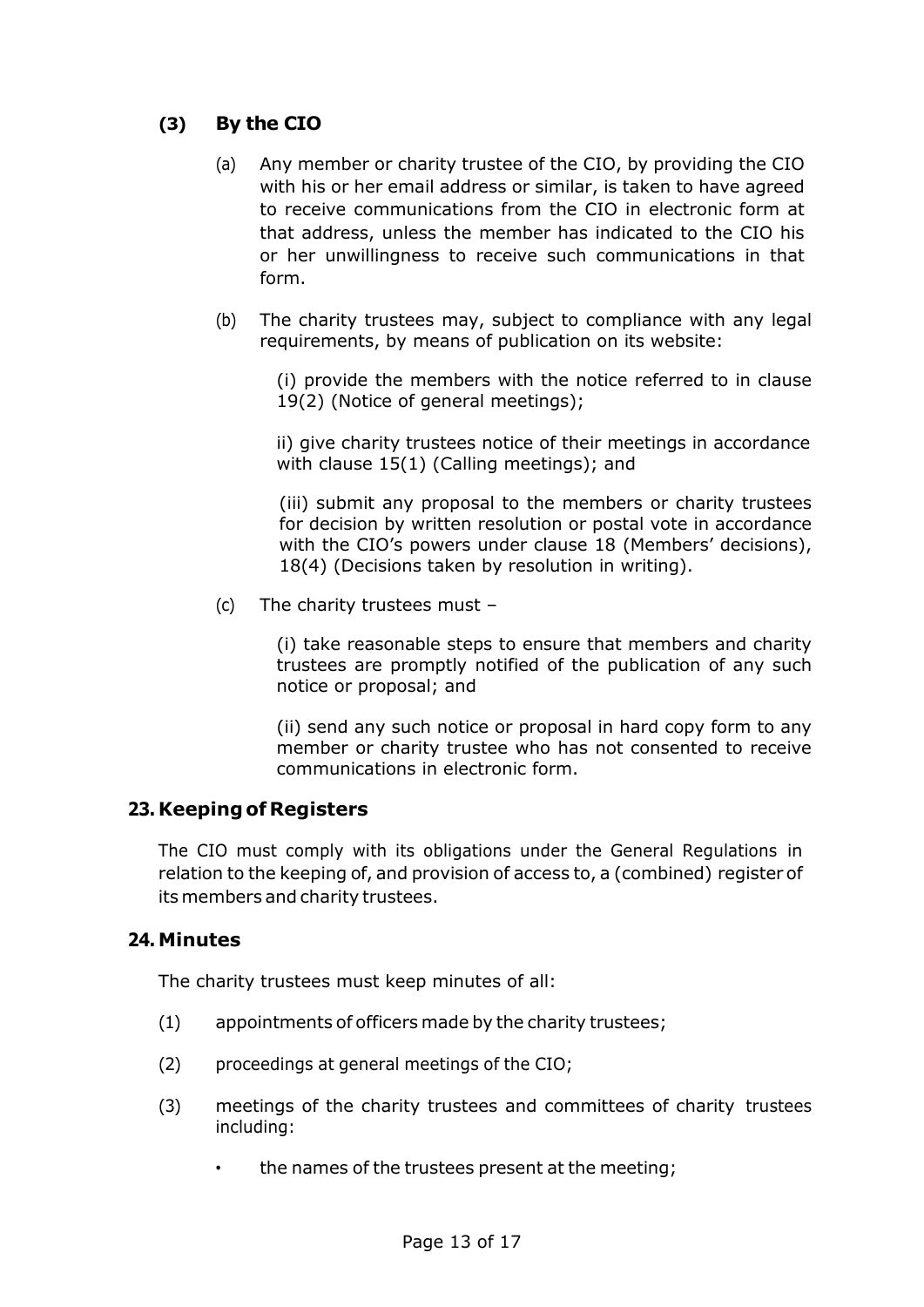- the decisions made at the meetings; and
- where appropriate the reasons for the decisions;
- (4) decisions made by the charity trustees otherwise than in meetings.

### **25. Accounting records, accounts, annual reports and returns, register maintenance**

- (1) The charity trustees must comply with the requirements of the Charities Act 2011 with regard to the keeping of accounting records, to the preparation and scrutiny of statements of account, and to the preparation of annual reports and returns. The statements of account, reports and returns must be sent to the Charity Commission, regardless ofthe income ofthe CIO, within 10 months of the financial year end.
- (2) The charity trustees must comply with their obligation to inform the Commission within 28 days of any change in the particulars of the CIO entered on the Central Register of Charities.

### **26. Rules**

The charity trustees may from time to time make such reasonable and proper rules or byelaws as they may deem necessary or expedient for the proper conduct and management of the CIO, but such rules or bye laws must not be inconsistent with any provision of this constitution. Copies of any such rules or bye laws currently in force must be made available to any member of the CIO on request.

### **27. Disputes**

If a dispute arises between members of the CIO about the validity or propriety of anything done by the members under this constitution, and the dispute cannot be resolved by agreement, the parties to the dispute must first try in good faith to settle the dispute by mediation before resorting to litigation.

### **28. Amendment of constitution**

As provided by sections 224-227 of the Charities Act 2011:

- (1) This constitution can only be amended:
	- (a) by resolution agreed in writing by all members of the CIO; or
	- (b) by a resolution passed by a 75% majority of those voting at a general meeting of the members of the CIO called in accordance with clause 19 (General meetings of members).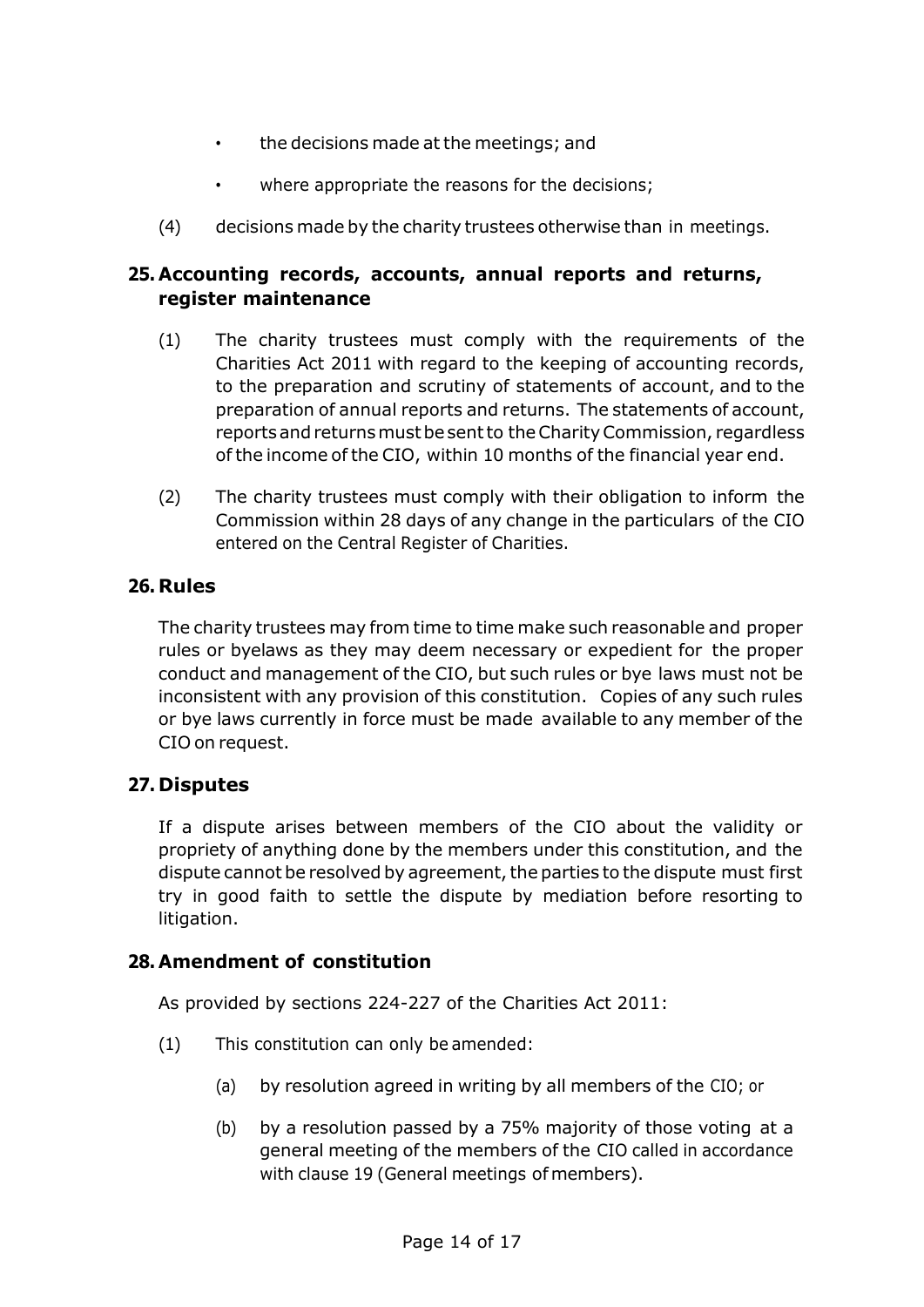- (2) Any alteration of clause 3 (Objects), clause 29 (Voluntary winding up or dissolution), this clause, or of any provision where the alteration would provide authorisation for any benefit to be obtained by charity trustees or members of the CIO or persons connected with them, requires the prior written consent of the Charity Commission.
- (3) No amendment that is inconsistent with the provisions of the Charities Act 2011 or the General Regulations shall be valid.
- (4) A copy of every resolution amending the constitution, together with a copy of the CIO's constitution as amended must be sent to the Commission by the end of the period of 15 days beginning with the date of passing of the resolution, and the amendment does not take effect until it has been recorded in the Register of Charities.

### **29. Voluntary winding up or dissolution**

- (1) As provided by the Dissolution Regulations, the CIO may be dissolved by resolution of its members. Any decision by the members to wind up or dissolve the CIO can only be made:
	- (a) at a general meeting of the members of the CIO called in accordance with clause 19 (General meetings of members), of which not less than 14 days' notice has been given to those eligible to attend and vote:
		- (i) by a resolution passed by a 75% majority of those voting, or
		- (ii) by a resolution passed by decision taken without a vote and without any expression of dissent in response to the question put to the general meeting; or
	- (b) by a resolution agreed in writing by all members of the CIO.
- $(2)$  Subject to the payment of all the CIO's debts:
	- (a) Any resolution for the winding up of the CIO, or for the dissolution of the CIO without winding up, may contain a provision directing how any remaining assets of the CIO shall be applied.
	- (b) If the resolution does not contain such a provision, the charity trusteesmustdecidehow any remaining assetsof the CIO shall be applied.
	- (c) In either case the remaining assets must be applied for charitable purposes the same as or similar to those of the CIO.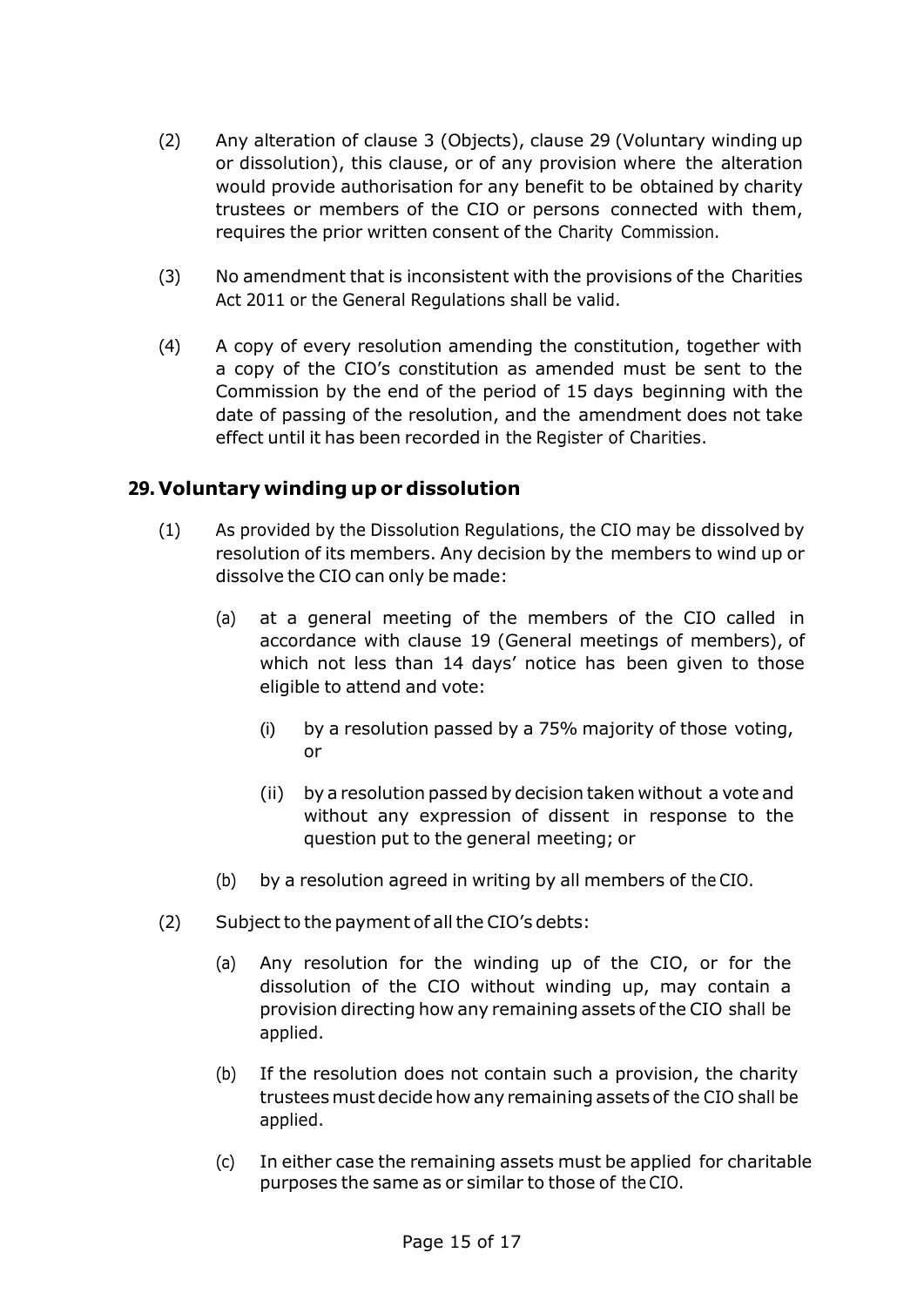- (3) The CIO must observe the requirements of the Dissolution Regulations in applying to the Commission for the CIO to be removed from the Register ofCharities, and in particular:
	- (a) the charity trustees must send with their application to the Commission:
		- (i) a copy of the resolution passed by the members of the CIO;
		- (i) a declaration by the charity trustees that any debts and other liabilities of the CIO have been settled or otherwise provided for in full; and
		- (ii) a statement by the charity trustees setting out the way in which any property of the CIO has been or is to be applied prior to its dissolution in accordance with this constitution;
	- (b) the charity trustees must ensure that a copy of the application is sent within seven days to every member and employee of the CIO, and to any charity trustee of the CIO who was not privy to the application.
- (4) If the CIO is to be wound up or dissolved in any other circumstances, the provisions of the Dissolution Regulations must be followed.

### **30. Interpretation**

In this constitution:

#### "**connected person**" means:

- (a) a child, parent, grandchild, grandparent, brother or sister of the charity trustee;
- (b) the spouse or civil partner of the charity trustee or of any person falling within sub-clause (a) above;
- (c) a person carrying on business in partnership with the charity trustee or with any person falling within sub-clause (a) or (b) above;
- (d) an institution which is controlled
	- (i) by the charity trustee or any connected person falling within sub-clause (a), (b), or (c) above; or
	- (ii) by two or more persons falling within sub-clause (d)(i), when taken together;